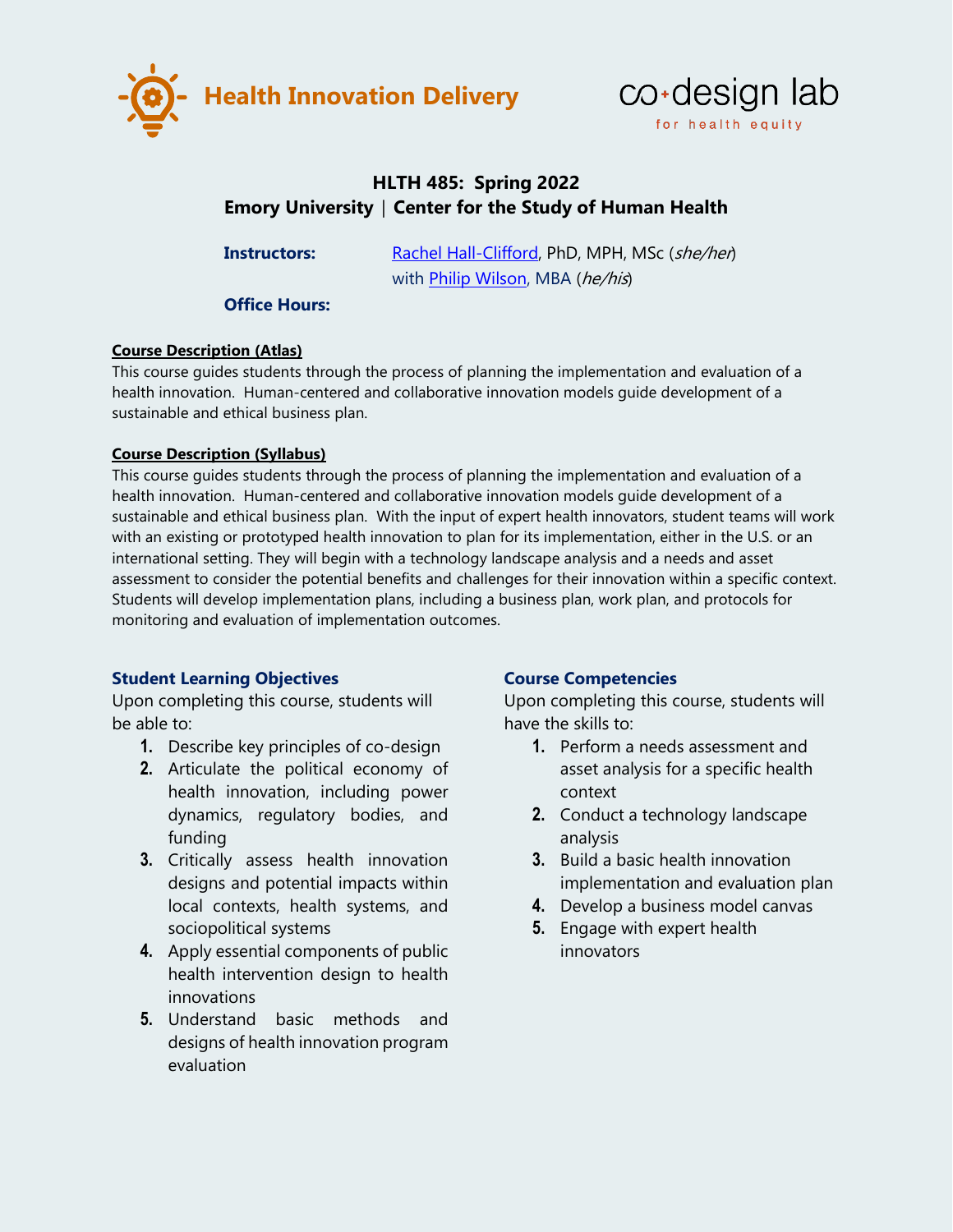

## **Course Requirements**

Health Innovation Implementation and Evaluation is a workshop and discussion-based course. Health innovation research and implementation design is an iterative process – revisions and re-visiting steps in the process are expected. Please be open to feedback!

- Attendance & Participation: Active participation includes contributions to class discussion during class meetings.
- Real-world innovations discussions: Course modules often include a discussion forum for engagement with health innovators who will visit our class. A specific prompt and deadline is noted within the modules.
- Implementation components. Each student will submit weekly steps toward a comprehensive health innovation implementation plan, including:
	- o Problem statement and logic model
	- o Proximal objectives
	- o Implementation design
	- o Sampling strategy
	- o Survey, interview, or focus group discussion instrument
	- o Evaluation plan
	- o Business model canvas
	- o Ethical considerations
	- o Sustainability plan
- Midterm compilation: Students will complete revisions to project components as a step toward building the final proposal.
- *Final presentation:* Each innovation team will present their implementation proposal during the final class meeting as though they are presenting to a funding agency.
- Final implementation and evaluation plan: This will be the culmination of revisions to individual implementation components to create a cohesive implementation and evaluation plan suitable for a health innovation organization to undertake.

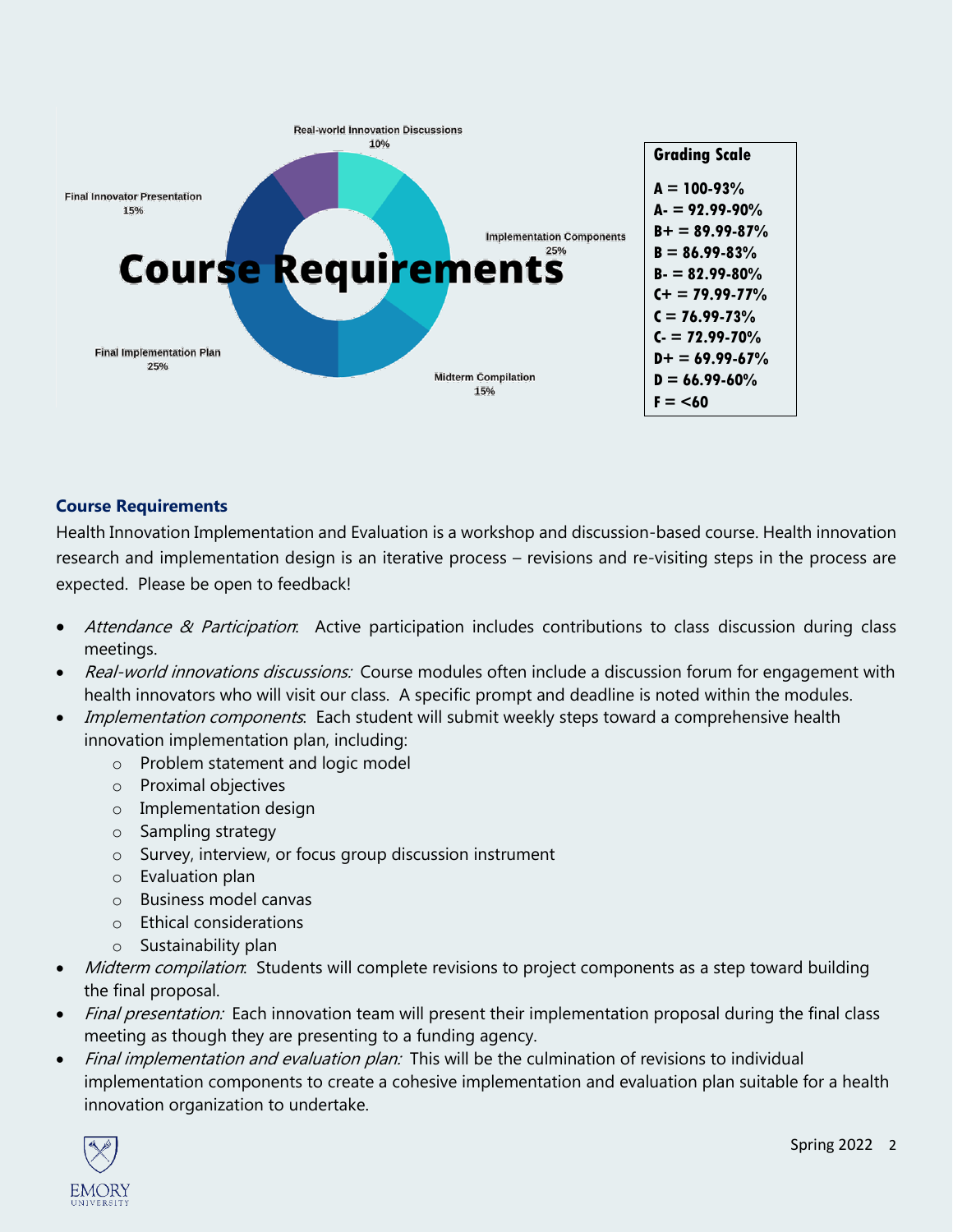#### **Course Communications**

All course information will be posted and announced through our Canvas site. Please make sure your notifications are set to receive announcements and updates. Feel free to contact Dr. Hall-Clifford or teaching assistants anytime; our goal is to respond to all messages within 24 hours during the work week. This course supports the principles of diversity and inclusion integral to building a safe community. All community members are responsible for maintaining respectful communication.

## **Course Policies and College Resources Learning during the Pandemic**

During this semester, the COVID-19 pandemic continues to be ongoing. This class is being remotely taught. My goal is for all students to receive a highquality experience in our course.

If your situation changes regarding health, housing, or in any other regard with respect to your ability to participate in the class, please contact the appropriate Emory student support organization first and then me as soon as feasible. It is easier for me to address your needs if I know about them as soon as they arise. This does not mean I can successfully respond to every request for consideration, but I emphasize that my goal is to treat you all equitably and do what I can to help you succeed in this course.

#### **Technology Tools**

Our class materials will all be linked from our Canvas site. We will make use of Canvas features, including discussion boards and peer feedback to engage with our course content. Your Health Innovation Team will have a Google Folder, linked from the group page on Canvas, to facilitate collaboration on team challenges. Additional tools, such as Canva/PowerPoint for graphics and Canvas Studio/Zoom for videos will be used for specific team challenges. Detailed instructions and links to tutorials will be provided; feel free to be in touch with the course instructors with any questions.

#### **Class Session Recording**



Our class sessions on Zoom class sessions will all be audio visually recorded for students in the class to refer back to the information, and for enrolled students who are unable to attend live.

Lectures and other classroom presentations presented through video conferencing and other materials posted on Canvas are for the sole purpose of educating the students enrolled in the course. The release of such information (including but not limited to directly sharing, screen capturing, or recording content) is strictly prohibited, unless the instructor states otherwise. Doing so without the permission of the instructor will be considered an Honor Code violation and may also be a violation of other state and federal laws, such as the Copyright Act.

#### **Grading**

Late assignments will result in a drop of  $\frac{1}{2}$  lettergrade per day. This penalty will be applied at the instructor's discretion. Discussion posts may not be submitted for credit after the deadline.

#### **Absences**

The Center for the Study of Human Health Absence Policy indicates that missing 25% or more of class meetings will result in automatic failure of a course. Students absent from four (4) or more HLTH 289 meetings will receive a grade of "F" for the course. Absences include trips, appointments, interviews, conferences, illness, injury, as well as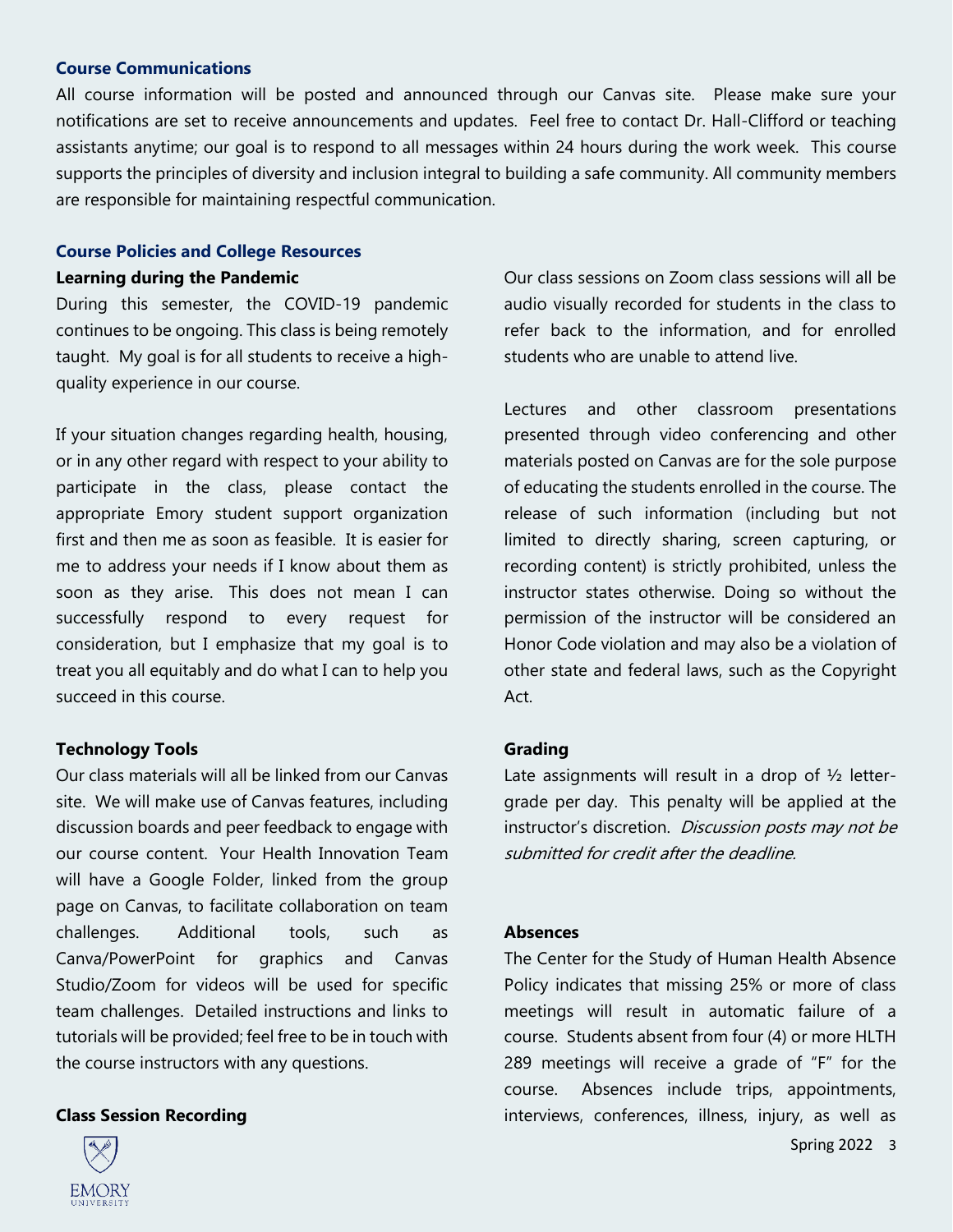simply not showing up. Religious observances, school business, and major illness will be considered; however, the student must discuss these individually with the instructor prior to the planned absence.

This semester Create to the pandemic, some students might be sick or will need to go into isolation or quarantine. If you are sick, understand that I will be flexible about attendance. Please make sure to email me so that we can discuss your individual circumstances. Please also contact me via email if you are in quarantine.

#### **Absences from Examinations**

A student who fails to take any required midterm or final examination at the scheduled time may not make up the examination without written permission from a dean in the Office for Undergraduate Education. Permission will be granted only for illness or other compelling reasons, such as participation in scheduled events off-campus as an official representative of the University. A student who takes any part of a final examination ordinarily will not be allowed to defer or retake that final. Deferred examinations must be taken during the student's next semester of residence by the last date for deferred examinations in the academic calendar or within twelve months if the student does not re‐ enroll in the college. Failure to take a deferred examination by the appropriate deadline will result automatically in the grade IF or IU.

#### **Honor Code**

The Honor Code applies to all work submitted for courses in Emory College. Students who violate the Honor Code may be subject to probation, failure of the course, suspension, permanent exclusion, or a combination of these and other sanctions, which may be part of their reportable record. The Honor Code may be [reviewed online.](http://catalog.college.emory.edu/academic/policies%E2%80%90regulations/honor%E2%80%90code.html)



#### **Office for Undergraduate Education**

• The Office for Undergraduate Education (OUE) central office is located in White Hall 300

- Please visit or call 404.727.6069 with questions about academic affairs, concerns or policies.
- All Emory College of Arts and Sciences policies may be found in the College

Catalog: <http://catalog.college.emory.edu/>

#### **Important Spring 2021 Dates**

xx: End of Add/Drop/Swap xx: Degree application deadline xx: Deadline for partial course withdrawals and grading basis (S/U or graded) changes xx: One-time partial withdrawal deadline (First‐ years, transfer students, Oxford continuees)

#### **Academic Advising**

Students who have an academic concern or question about Emory College of Arts and Sciences policies or who seek supplemental advising to that of their faculty pre‐major or major advisors can seek advising from an Office for Undergraduate Education (OUE) staff. Academic advisors are assigned alphabetically. If an academic advisor is unavailable and the situation is time‐sensitive, students may email oue.advising@emory.edu to determine how we can connect you. To schedule, see [OUE Academic Advisor.](http://college.emory.edu/oue/current%E2%80%90students/advising.html)

#### **Academic Support**

There is a range of resources available to Emory undergraduates designed to enrich each student's educational experience and support their academic progress. A list of programs and appointment instructions is [available here.](http://college.emory.edu/oue/current%E2%80%90students/student%E2%80%90support/index.html)

#### **Office of Accessibility Services**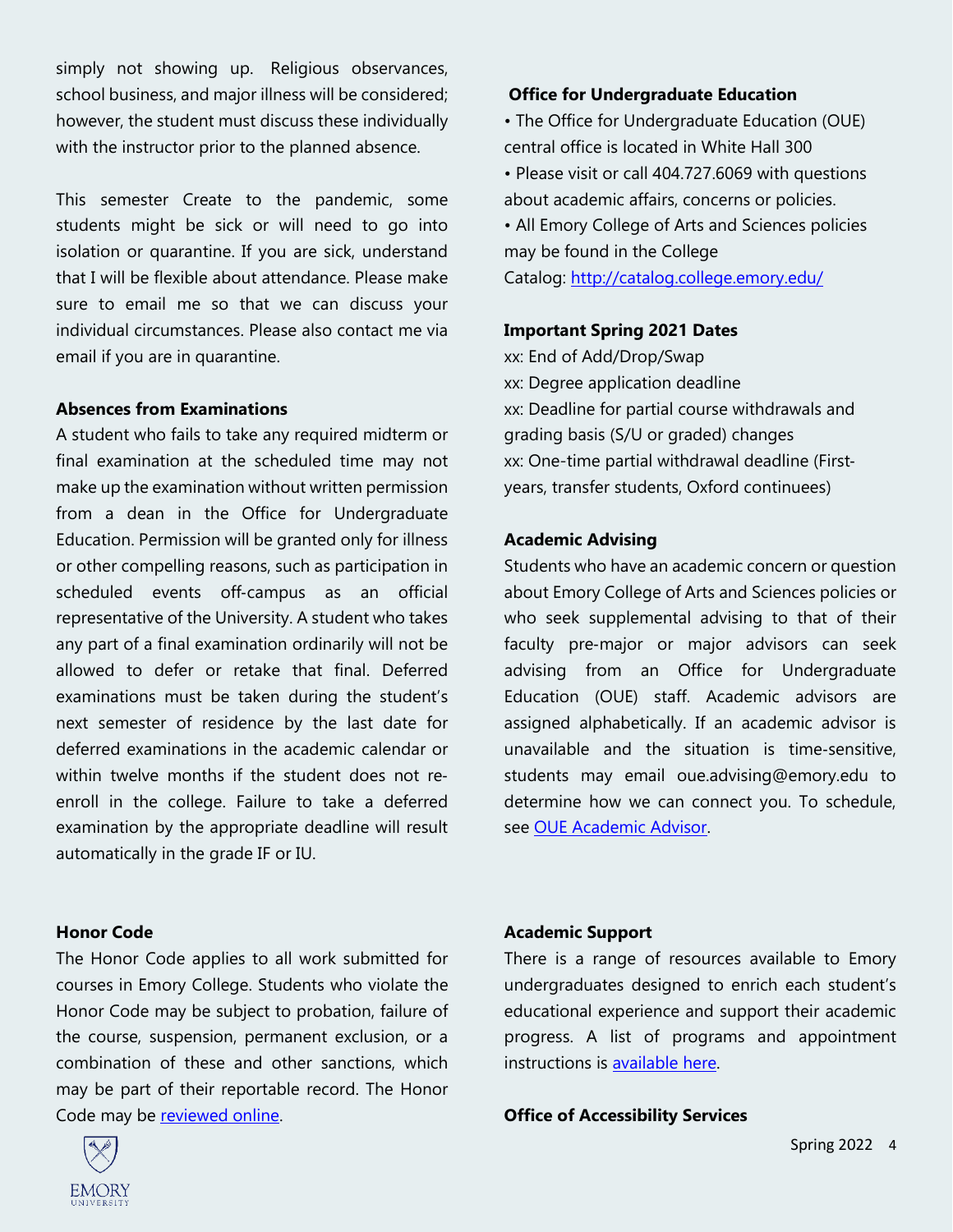Office of Accessibility Services works with students who have disabilities to provide reasonable accommodations. To receive consideration for reasonable accommodations, you must contact OAS. It is the responsibility of the student to register with OAS. Accommodations are not retroactive and that disability accommodations are not provided until an accommodation letter has been processed. **Students registered with OAS who have a letter outlining their academic accommodations, are strongly encouraged to** 

**coordinate a meeting time with your professor that will be best for both to discuss a protocol to implement the accommodations as needed throughout the semester. This meeting should occur as early in the semester as possible.** Students must renew their accommodation letter every semester they attend classes. Contact the Office of Accessibility Services for more information at (404) 727‐9877 or accessibility@emory.edu. Additional information is available at the [OAS website.](http://equityandinclusion.emory.edu/access/students/index.html)

### **Required Texts**

IDEO. 2015. [The Field Guide to Human-Centered Design](https://www.designkit.org/resources/1) – Design Kit.

Rowan, David. 2019. Non-[Bullshit Innovation: Radical Ideas from the World's Smartest Minds.](https://www.amazon.com/Non-Bullshit-Innovation/dp/1787631192/ref=sr_1_18?dchild=1&keywords=business+models+for+social+innovation&qid=1629742811&sr=8-18)

Varkevisser, Corlien et al. 2003. Designing and conducting health system research projects. Geneva: WHO. [Free download.](http://www.idrc.ca/EN/Resources/Publications/Pages/IDRCBookDetails.aspx?PublicationID=210)

**MODULE PROCESS** 



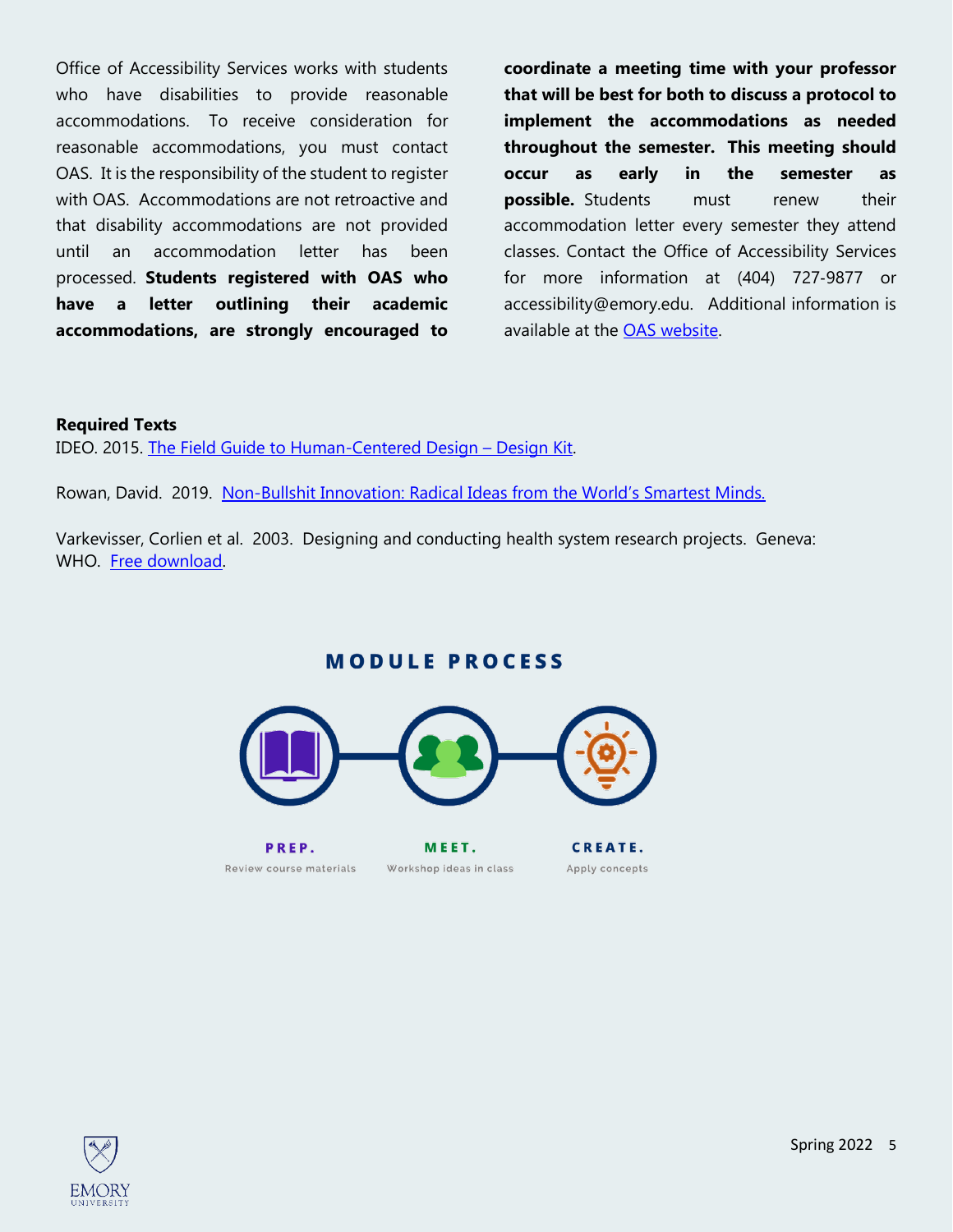## **Course Schedule**

\*Please note that course schedule is subject to change.

|                 | <b>TOPIC AND DELIVERABLES</b>                        | <b>READING</b>                                     |
|-----------------|------------------------------------------------------|----------------------------------------------------|
|                 |                                                      | TFG = The Field Guide to Human-Centered            |
|                 |                                                      | Design                                             |
|                 |                                                      | NBS = Non-Bullshit Innovation                      |
|                 |                                                      | HSR = Health Systems Research in Developing        |
|                 |                                                      | Countries                                          |
| <b>Module 1</b> | <b>Health Innovation and Principles of Co-Design</b> |                                                    |
| Week of Jan.    | Course introduction: Our co-design approach          | Design Thinking for Social Innovation - World      |
| 10              | Health innovation through co-design                  | Bank Special Report (Brown and Wyatt); The         |
|                 |                                                      | Dilemmas of Innovation (Christensen)               |
|                 | Workshop: Topic description                          | TFG (9-26); HSR (Module 4); P-ACT Co-Design        |
|                 | <b>Create: Annotated bibliography</b>                | Toolkit (MIT D-Lab; read intro., skim contents)    |
| <b>Module 2</b> | <b>Political Economy of Innovation</b>               |                                                    |
| Week of Jan.    | Decolonizing innovation                              | Ethical Considerations in AI (Safdar, Banja &      |
| 17              | Guest lecture: John Banja (Emory U), Ethical         | Meltzer); Design Thinking and Global Labor         |
|                 | <b>Health Innovation</b>                             | Hierarchies (Irani)                                |
|                 | Workshop: Framing objectives through                 | HSR (Module 6); TFG (27-37); NBI (1-17)            |
|                 | stakeholder and power dynamics analysis              |                                                    |
|                 | <b>Create: Project scope and specific objectives</b> |                                                    |
| <b>Module 3</b> | <b>Innovation Landscape Analysis</b>                 |                                                    |
| Week of Jan.    | Learning from the graveyard of pilots: What's        | TFG (75-122); Explore Safe Heart iOximeter;        |
| 24              | out there?                                           | <b>Health Entrepreneur Debates Going to Data's</b> |
|                 | Guest lecture: Zhang Yale (CEO, Safe Heart           | <b>Dark Side</b>                                   |
|                 | USA), Iterative product design and                   |                                                    |
|                 | development                                          |                                                    |
|                 | Workshop: Technology and innovation                  | HSR (Module 5); NBI (17-42)                        |
|                 | landscape analysis                                   |                                                    |
|                 | Create: Landscape analysis                           |                                                    |
| <b>Module 4</b> | <b>Needs Assessment and Asset Mapping</b>            |                                                    |
| Week of Jan.    | Identifying needs and harnessing assets              | HSR (Module 3); "Using the Sen Capability          |
| 31              |                                                      | Approach for Health Needs Assessment"              |
|                 |                                                      | (Ndomoto et al.)                                   |
|                 | Workshop: logic modelling                            | NBI (43-60); "Five Reasons to Embrace Logic        |
|                 | Create: Project logic model                          | Models" Clip                                       |
| <b>Module 5</b> | <b>Implementation Models</b>                         |                                                    |
| Week of         | Study design and implementation science:             | "Building Organizational Capabilities" (Liedtka    |
| Feb. 7          | When research meets the real world                   | et al.); TFG (133-157)                             |
|                 | Workshop: Implementation strategy                    | HSR (Modules 8 & 9); NBI (148-167)                 |
|                 | Create: Implementation design and                    |                                                    |
|                 | strategy                                             |                                                    |
| Module 6        | <b>Data Collection Methods</b>                       |                                                    |
| Week of         | Right sizing implementation: Sampling                | HSR (Modules 10-11); Download EpiInfo              |
| Feb. 14         | strategies and instrument design                     |                                                    |
|                 | Workshop: Instrument design                          | NBI (187-205); FHI, Qualitative Research           |
|                 | Create: Pilot sampling strategy and sample           | Methods: A Data Collector's Field Guide            |
|                 | data collection instrument                           |                                                    |
| <b>Module 7</b> | <b>Socially Responsible Business Models</b>          |                                                    |
| Week of         | Social entrepreneurship and innovating for           | "Identifying Sustainable business Models           |
| Feb. 21         | good: business models (Mr. Wilson)                   | through Sustainable Value Creation" (Aagaard);     |

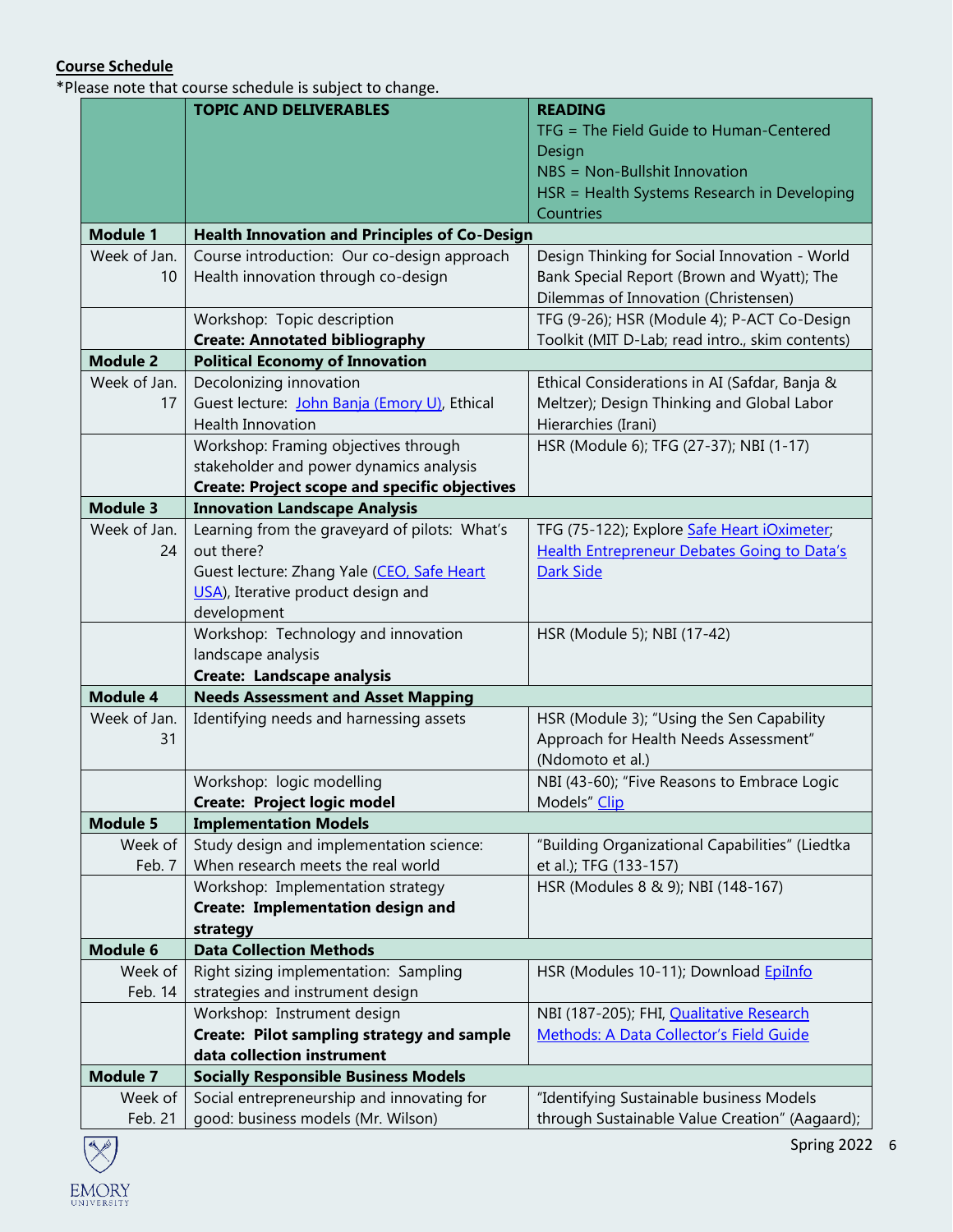|                           | Case study: EcoFiltro (Mr. Wilson)                                   | "Conception of Community-based                                                                 |
|---------------------------|----------------------------------------------------------------------|------------------------------------------------------------------------------------------------|
|                           |                                                                      | Entrepreneurship - Ecofiltro" (Figueredo et al.)                                               |
|                           | Workshop: Business model canvas (Mr. Wilson)                         | TFG (123-128); NBI (309-330)                                                                   |
|                           | <b>Create: Business model canvas</b>                                 |                                                                                                |
| <b>Module 8</b>           | <b>Revisions: Meet the health innovators</b>                         |                                                                                                |
| Week of                   | Team meetings with health innovation mentors                         |                                                                                                |
| Feb. 28                   |                                                                      |                                                                                                |
|                           | Workshop: Midterm compilation                                        |                                                                                                |
|                           | <b>Create: Midterm compilation</b>                                   |                                                                                                |
| <b>Week of</b><br>March 7 | <b>Spring Break</b>                                                  |                                                                                                |
| <b>Module 9</b>           | <b>Evaluation Design - Outcome and Impact Evaluation</b>             |                                                                                                |
| Week of                   | Measuring impacts                                                    | HSR (Module 12 & 13); GA Evaluation Resource                                                   |
| March 14                  |                                                                      | Center Modules (2a-c & 3c-d)                                                                   |
|                           | Workshop: Outcome and Impact Evaluation                              | NBI (103-125)                                                                                  |
|                           | <b>Create: Evaluation Plan I</b>                                     |                                                                                                |
| <b>Module 10</b>          | <b>Evaluation Design - Process Evaluation</b>                        |                                                                                                |
| Week of                   | Project accountability and process evaluation                        | HSR (Module 17); Saunders et al. - "Process                                                    |
| March 21                  |                                                                      | Evaluation"                                                                                    |
|                           | Workshop: Process Evaluation                                         | NBI (285-308)                                                                                  |
|                           | <b>Create: Evaluation Plan II</b>                                    |                                                                                                |
| <b>Module 11</b>          | <b>Implementation Ethics</b>                                         |                                                                                                |
| Week of                   | Protecting human subjects and ethical                                | FDA Device Regulation (skim); "E-health in                                                     |
| March 28                  | considerations                                                       | LMICs" - Clifford                                                                              |
|                           | Guest lecture: Gari Clifford (Emory U) -                             |                                                                                                |
|                           | Regulatory frameworks and FDA approval                               |                                                                                                |
|                           | Workshop: Ethical considerations                                     | NBI (331-345)                                                                                  |
| <b>Module 12</b>          | <b>Create: Ethical challenges and limitations</b>                    |                                                                                                |
|                           | <b>Sustainability and Scalability Planning</b>                       |                                                                                                |
| Week of                   | Planning for success<br>Guest lecture: Dave Albert (CMO, Alivecor) - | Davis et al. - "Knowledge Translation;" Explore<br>Kardia on AliveCor; Watch AliveCor Overview |
| April 4                   | Bringing a product into the innovation                               |                                                                                                |
|                           | marketplace                                                          |                                                                                                |
|                           | Workshop: Sustainability plan (Mr. Wilson)                           | TFG (147-157); "Strategies for Learning from                                                   |
|                           | Create: Sustainability plan                                          | Failure" (Edmondson)                                                                           |
| <b>Module 13</b>          | <b>Implementation Logistics</b>                                      |                                                                                                |
| Week of                   | Practicalities of implementation: timeline,                          | TFG (137-146); HSR (Modules 15 and 16)                                                         |
| April 11                  | staffing, and budgets                                                |                                                                                                |
|                           | Workshop: Logistics plan                                             | NBI (243-261);                                                                                 |
|                           | <b>Create: Logistics plan</b>                                        |                                                                                                |
| <b>Module 14</b>          | <b>Final Proposal Presentations</b>                                  |                                                                                                |
| Week of                   | <b>Team presentations</b>                                            |                                                                                                |
| April 18                  |                                                                      |                                                                                                |
|                           | <b>CREATE: Peer feedback</b>                                         |                                                                                                |

# **Health innovation mentors for team feedback session (examples):**

- David Baran, [Bitmec](https://bitmec.com/)
- Gari Clifford, [safe+natal](http://safenatal.org/)